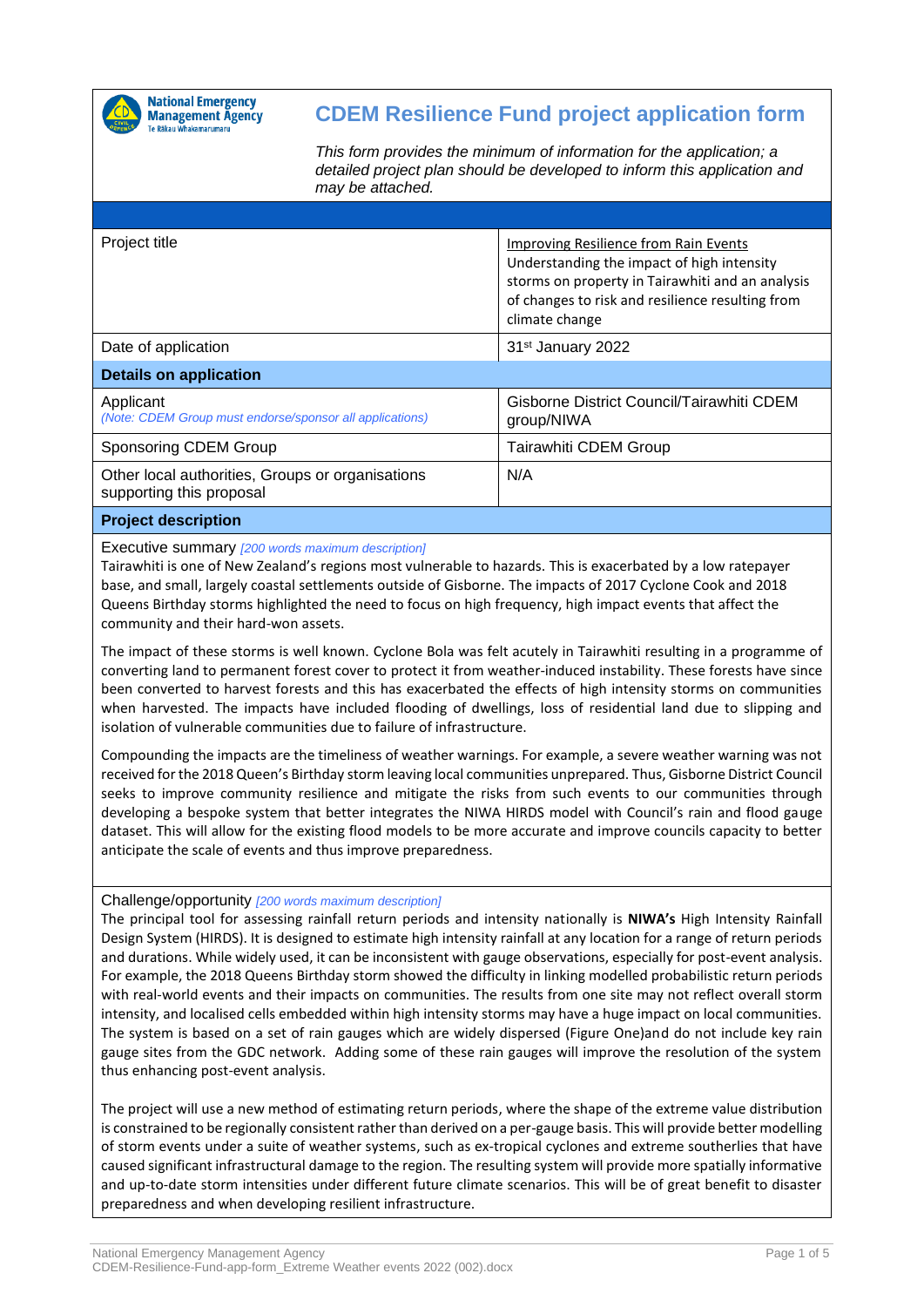

**Figure One. Screenshot of the HIRDS sites in the Uawa Catchment. As this shows there is a large part of the catchment not covered. A Council rain gauge is located in the middle of the area on no coverage (Mangaheia at Willowbank) and including this in the database will allow for greatly enhanced coverage over this vulnerable catchment.**

Alignment with priorities and objectives of the National Disaster Resilience Strategy (NDRS) *[200 words maximum description]*

Managing Risks: Experience has shown that it is currently difficult to assess the hazard potential of an approaching storm with the tools at hand. GDC has a flood hazard system which uses the current HIRDS model to anticipate potential flood levels from an event. We have found that HIRDS, although an excellent tool, needs to be more accurate at a regional level and better take orographic anomalies into account.

The tool will allow for more timely and more accurate information to be disseminated to the CDEM community link teams and thus improve responsiveness and resilience at a township level.

Alignment with Principles and Allocation Preferences *[200 words maximum description]*

The research is well aligned with the NDRS.

The project is likely to lead to a refinement of the HIRDS system and is thus expected to have national benefits, particularly as many regions do not have enough rain gauge and flood flow recorders to allow for real-time monitoring tools in all catchments. It is expected that the research will allow for a greater understanding of the topographic anomalies that can cause storm damage to infrastructure and private property as well as imperil lives. The storm that occurred in the second week in June 2018 (following the Queens' Birthday storm) is a good example of such an anomaly, as it caused significant flooding resulting in damage to properties and significant environmental impacts but did not trigger any rain gauge alerts.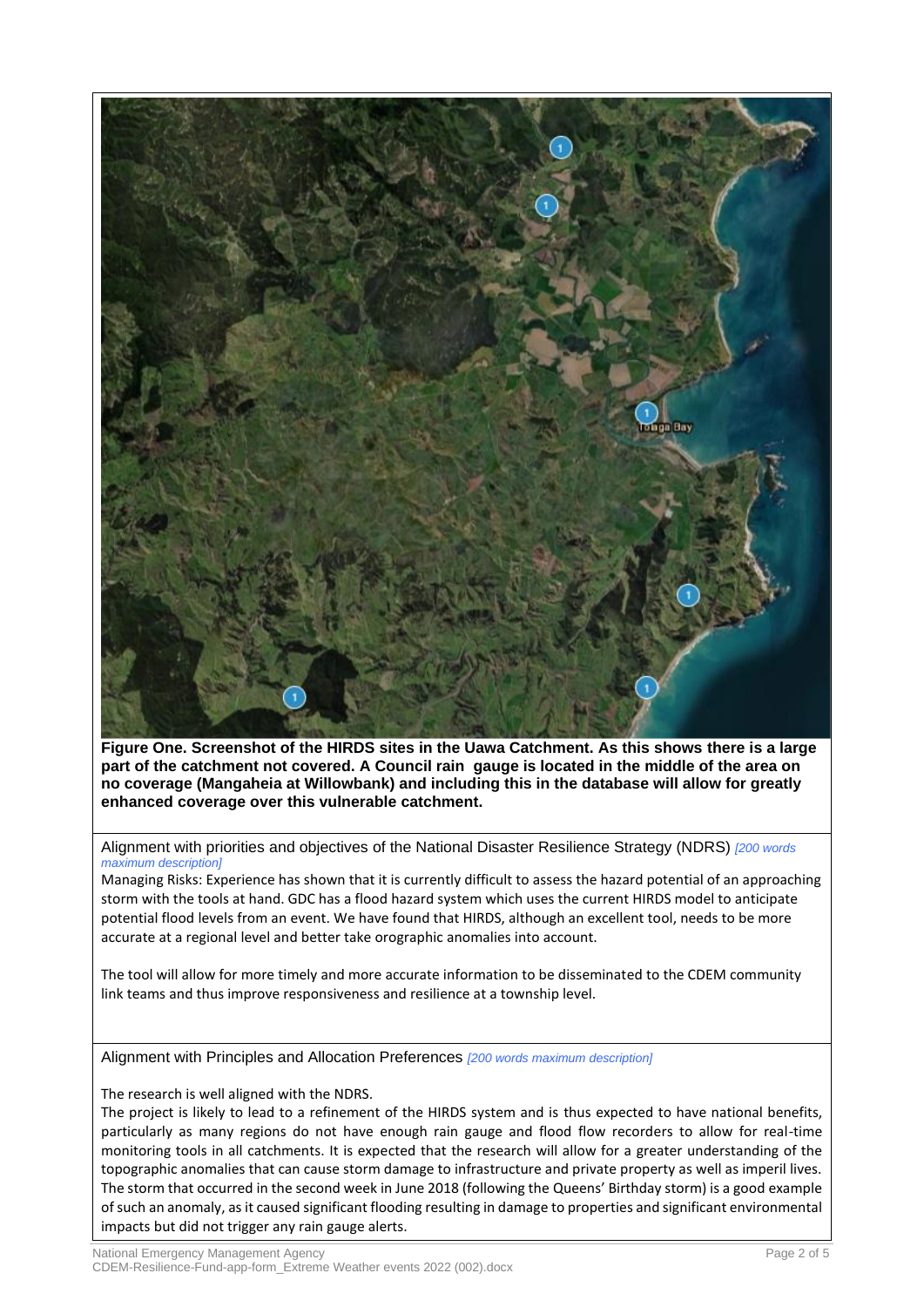Our recent climate change study also signalled that rare extreme rainfall events and more frequent storm events will both increase in severity under all climate change scenarios. As a consequence, Council needs a robust system to assess the potential future impacts of rare extreme events (and how these may change in duration and intensity under expected climate change), as well as more frequent but still damaging storm events. The project will be useful in assessing future rainfall and flood risk in ungauged catchments.

Experience has shown that the impacts of extreme weather events more significantly impact on rural communities, most recently Tolaga. Tairawhiti's rural areas are dominated by Maori (cf. Tolaga 86%, Ruatoria 95%) and these communities will obtain the greatest benefits from the project.

The project would result in an enhanced flood hazard model for the Gisborne region.

Nationally, the methodology could then be applied to improve the flood models used by other regions allowing resources to be better allocated as there will be potential greater certainty in identifying and responding to rainfall hotspots

Application of outcomes/benefits to sector *[200 words maximum description]*

The results of this project will be used by Council to enhance its storm and flood risk modelling and by presentations to the community via reports to Council and to the regional CDEM network. As it is expected that the research will have national benefits, it will be shared with Regional Councils nationally via the Regional Councils Hazards Response and Management Special Interest Group.

Ongoing costs (post project) and how it will be funded *[Please provide a summary of ongoing costs (if any) and how it will be funded/managed - 200 words maximum]*

The project will result in an upgraded council flood model which is funded on an ongoing business as usual basis. The results will help inform the review of the Tairawhiti Regional Management plan

| <b>Project design</b>                                                                                                                            |                                                                                                                                                                                                        |                                    |  |  |
|--------------------------------------------------------------------------------------------------------------------------------------------------|--------------------------------------------------------------------------------------------------------------------------------------------------------------------------------------------------------|------------------------------------|--|--|
| Project manager                                                                                                                                  | Dr Murry Cave, GDC Principal Scientist                                                                                                                                                                 |                                    |  |  |
| Other project members                                                                                                                            | Janic Slupski, Senior Policy Advisor Gisborne District<br>Council (Application of public policy to Hazard<br>management)<br>Bridget Bosworth (Senior hydrologist), Gisborne<br><b>District Council</b> |                                    |  |  |
| External providers/contractors                                                                                                                   | Dr Trevor Carey-Smith, Climate Scientist, National<br>Institute of Water and Atmosphere Research                                                                                                       |                                    |  |  |
| NEMA Resource (if required)                                                                                                                      |                                                                                                                                                                                                        |                                    |  |  |
| <b>Deliverables</b> [Note: payments will be made after successful completion of milestones identified]                                           |                                                                                                                                                                                                        |                                    |  |  |
| Key Milestones                                                                                                                                   | Date for completion                                                                                                                                                                                    | Cost (Invoice Amount) <sup>1</sup> |  |  |
| Detailed scoping workshop between GDC and NIWA<br>to establish final design and data requirements for<br>project. Report to Governance committee | Within 2 months of<br>project approval                                                                                                                                                                 | $$10,000$ (\$5000)                 |  |  |
| Mid project workshop to identify issues, validation<br>assumptions and obtain stakeholder feedback Final<br>report to Governance committee       | Within 7 months of<br>project approval                                                                                                                                                                 | \$50,000 (\$10,000)                |  |  |
| Emedded training for GDC staff into HIRDS modelling<br>generally and GDC Model                                                                   | Within 10 months of<br>project approval                                                                                                                                                                | \$20,000 (\$10,000)                |  |  |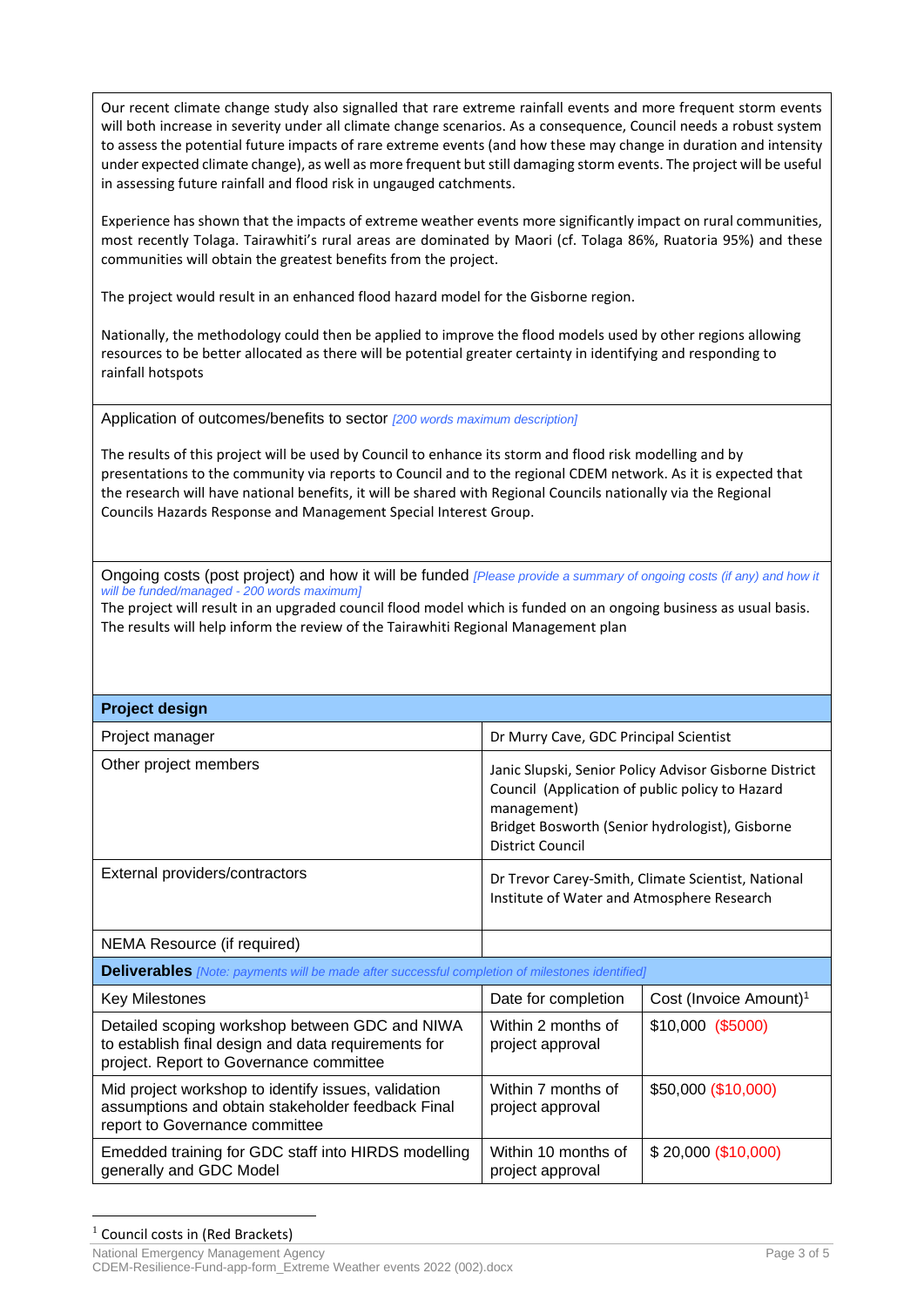| Preparation of and submission of final products and<br>project report. Final report to Governance committee                                                                                        |  | Within 12 Months of<br>\$25,000 (\$5,000)<br>project approval                                                            |                          |  |
|----------------------------------------------------------------------------------------------------------------------------------------------------------------------------------------------------|--|--------------------------------------------------------------------------------------------------------------------------|--------------------------|--|
| <b>Identified risks</b>                                                                                                                                                                            |  |                                                                                                                          |                          |  |
| <b>Risks</b>                                                                                                                                                                                       |  | Suggested mitigation / management                                                                                        |                          |  |
| Staff changes at Council                                                                                                                                                                           |  | Build in redundancy with more than one staff<br>member with a good understanding of the project<br>and outcomes.         |                          |  |
| Staff changes at NIWA                                                                                                                                                                              |  | Build in redundancy with more than one staff<br>member in NIWA with a good understanding of the<br>project and outcomes. |                          |  |
| Delay in project completion due to events outside of<br>Council or NIWA control cf a Covid 19 outbreak                                                                                             |  | Liaise with NEMA regarding amended milestone<br>timeframes                                                               |                          |  |
| Project not complete within 12 months of project<br>approval                                                                                                                                       |  | NIWA to advise GDC and NEMA as soon as the<br>time overrun becomes apparent so that<br>milestones can be amended.        |                          |  |
| <b>Funding request and use</b>                                                                                                                                                                     |  |                                                                                                                          |                          |  |
| <b>CDEM Resilience Fund contribution</b>                                                                                                                                                           |  | \$105,000                                                                                                                |                          |  |
| Local authority/organisation contribution                                                                                                                                                          |  | \$30,000 (primarily in kind)                                                                                             |                          |  |
| Other sources of funding or support                                                                                                                                                                |  |                                                                                                                          |                          |  |
| <b>Budget [Please supply spreadsheet]</b>                                                                                                                                                          |  | \$135,000                                                                                                                |                          |  |
| Applies if application exceeds \$100,000 over the life<br>of the project                                                                                                                           |  | Are you prepared to<br>attend an interview in<br>support of this<br>application (if needed)?                             | Yes<br>No<br>$\boxtimes$ |  |
| <b>Application confirmation</b>                                                                                                                                                                    |  |                                                                                                                          |                          |  |
| Is this application from an individual or other organisation (not CDEM Group)? Yes<br>No<br><b>No</b><br>Does the CDEM Group support this application?<br>Yes<br>(Sign-off below confirms support) |  |                                                                                                                          |                          |  |
| <b>Approval of Chief Executive</b><br>(Chief Executive or Head of the organisation receiving the<br>funding)                                                                                       |  | Nedine Thatcher Swann                                                                                                    |                          |  |
| Approval of CEG Chair                                                                                                                                                                              |  | Nedine Thatcher Swann                                                                                                    |                          |  |
| All communications regarding the application, including approval decisions will be addressed to the Chief Executive and CEG Chair                                                                  |  |                                                                                                                          |                          |  |
| <b>CDEM Group comment</b>                                                                                                                                                                          |  |                                                                                                                          |                          |  |
|                                                                                                                                                                                                    |  |                                                                                                                          |                          |  |
|                                                                                                                                                                                                    |  |                                                                                                                          |                          |  |

*Note: Only complete forms will be considered for assessment. All completed forms and supporting documents must be emailed to NEMA on [Resilience.Fund@nema.govt.nz](mailto:Resilience.Fund@nema.govt.nz)*